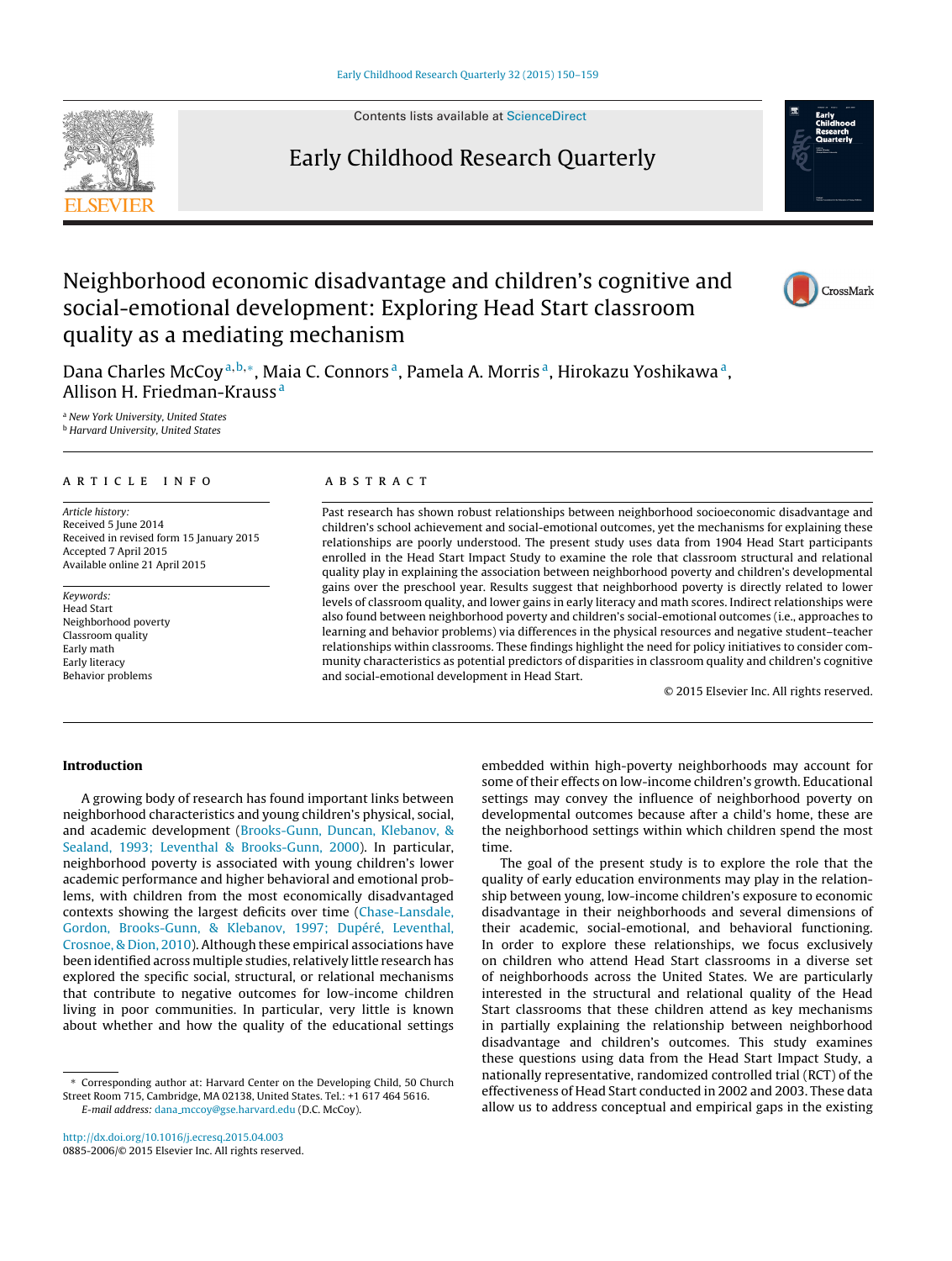neighborhood and preschool literatures while capitalizing on variability in levels of neighborhood poverty across more than 20 U.S. states.

#### Neighborhoods as salient contexts for children's development

Several decades of research from sociology, urban studies, education, and psychology suggests that neighborhoods play an important role in shaping the development of children and adolescents. A broad collection of non-experimental studies have linked neighborhood poverty, in particular, with a host of negative outcomes for the children and young adults living in these contexts, including lower academic achievement, increased criminal and violent behavior, and lower future earnings [\(Leventhal](#page--1-0) [&](#page--1-0) [Brooks-Gunn,](#page--1-0) [2000\).](#page--1-0) Experimental and quasi-experimental evidence supports these findings, with studies of programs like Moving to Opportunity and Gautreaux showing that moves out of high-poverty neighborhoods and into more economically advantaged communities may benefit children across several domains ([Katz,](#page--1-0) [Kling,](#page--1-0) [&](#page--1-0) [Liebman,](#page--1-0) [2001;](#page--1-0) [Leventhal](#page--1-0) [&](#page--1-0) [Brooks-Gunn,](#page--1-0) [2003;](#page--1-0) [Rosenbaum,](#page--1-0) [Reynolds,](#page--1-0) [&](#page--1-0) [DeLuca,](#page--1-0) [2002\).](#page--1-0)

In addition to this empirical work, a number of classic theories have helped to explain how and why these associations between neighborhoods and individual development might occur ([Brooks-](#page--1-0)Gunn, [Duncan,](#page--1-0) [&](#page--1-0) [Aber,](#page--1-0) [1997;](#page--1-0) [Jencks](#page--1-0) [&](#page--1-0) [Mayer,](#page--1-0) [1990;](#page--1-0) [Leventhal](#page--1-0) [&](#page--1-0) [Brooks-Gunn,](#page--1-0) [2000;](#page--1-0) [Sampson,](#page--1-0) [2012;](#page--1-0) [Sampson,](#page--1-0) [Morenoff,](#page--1-0) [&](#page--1-0) [Gannon-Rowley,](#page--1-0) [2002;](#page--1-0) [Shinn](#page--1-0) [&](#page--1-0) [Toohey,](#page--1-0) [2003\).](#page--1-0) For the most part, these theories have hypothesized two primary pathways that explain the transfer of neighborhood processes to the individual level. First, structural theories focus on the institutions and physical resources available within communities that may directly support (or impede) individuals' development. For example, families living in neighborhoods with a high density of museums, libraries, schools, and other educational institutions may be better able to provide their children with cognitively stimulating learning experiences that promote academic achievement compared with those living in areas devoid of such resources [\(Leventhal](#page--1-0) [&](#page--1-0) [Brooks-Gunn,](#page--1-0) [2000\).](#page--1-0) Second, relational theories highlight the role that social processes, norms, interactions, and behaviors play in linking neighborhood poverty with individual outcomes. Social disorganization theory, for example, suggests that lower levels of positive social exchange and cohesion between neighbors may mediate the relationship between neighborhood socioeconomic disadvantage and individual behavior [\(Shaw](#page--1-0) [&](#page--1-0) [McKay,](#page--1-0) [1942\).](#page--1-0)

Although theories supporting these neighborhood characteristics as mechanisms for influencing young children's development are well developed, there has been very little work that has tested these suggested relationships empirically [\(Leventhal](#page--1-0) [&](#page--1-0) [Brooks-Gunn,](#page--1-0) [2000\).](#page--1-0) Extant literature most often relies on simple counts of the number of institutions present in a neighborhood and individual reports of broader social relationships, rather than direct, contextual-level observations of the quality of structural and relational supports. The present study aims to understand the early childhood classroom setting as one possible conduit for community structural and relational resources to reach lowincome children and their families. We build off of recent work by [Dupéré](#page--1-0) et [al.](#page--1-0) [\(2010\)](#page--1-0) that has found distinct, positive links between neighborhood advantage, quality of childcare, and individual academic achievement in several ways. First, we deepen the conceptualization and measurement of classroom quality and child outcomes through focusing on three distinct, directly observed dimensions of classroom quality, as well as representations of both cognitive and social-emotional skills. Second, unlike previous work that has examined relationships between neighborhood, classroom, and child-level phenomena independently, we use a structural equation modeling approach to capture these processes in a single, cohesive model. Third, we focus specifically on the critical early childhood support of preschool education in a group of particularly vulnerable low-income children attending Head Start. Given the well-established benefits of quality preschool education for later development and unique focus of Head Start on a "wholechild" approach, this is an especially policy-relevant setting to examine.

#### Head Start classroom quality as a mediating setting

There is substantial evidence that high-quality early care and education can help to support young children's cognitive and social-emotional development ([Howes,](#page--1-0) [Phillips,](#page--1-0) [&](#page--1-0) [Whitebook,](#page--1-0) [1992;](#page--1-0) [Mashburn](#page--1-0) et [al.,](#page--1-0) [2008;](#page--1-0) [Pianta,](#page--1-0) [Barnett,](#page--1-0) [Burchinal,](#page--1-0) [&](#page--1-0) [Thornburg,](#page--1-0) [2009;](#page--1-0) [Peisner-Feinberg](#page--1-0) et [al.,](#page--1-0) [2001;](#page--1-0) [Votruba-Drzal,](#page--1-0) [Levine](#page--1-0) [Coley,](#page--1-0) [&](#page--1-0) [Chase-Lansdale,](#page--1-0) [2004;](#page--1-0) [Yoshikawa](#page--1-0) et [al.,](#page--1-0) [2013;](#page--1-0) [Zaslow,](#page--1-0) [Tout,](#page--1-0) [Halle,](#page--1-0) [Whittaker,](#page--1-0) [&](#page--1-0) [Lavelle,](#page--1-0) [2010;](#page--1-0) [Zill](#page--1-0) et [al.,](#page--1-0) [2001\).](#page--1-0) Conversely, additional work has shown a direct, negative relationship between children's behavioral outcomes and the number of hours that they spend in low quality programs ([McCartney](#page--1-0) et [al.,](#page--1-0) [2010\).](#page--1-0) Indeed, [Burchinal,](#page--1-0) [Vandergrift,](#page--1-0) [Pianta,](#page--1-0) [and](#page--1-0) [Mashburn](#page--1-0) [\(2010\)](#page--1-0) find that the benefits of increments in quality for improving positive child outcomes do not accrue until quality reaches a moderate level.

In the present study, we define classroom quality in terms of two distinct but complementary components that directly parallel the neighborhood theoretical literature outlined above. Structural quality describes the physical space and materials present and used to support children's learning in the classroom. Relational quality refers to the interactions, relationships, and day-to-day exchanges between teachers and children. Relational quality can be further categorized into high levels of emotionally positive (e.g., supportive, warm, caring) student–teacher interactions, and low levels of negative (e.g., harsh, punitive, dismissive) interactions. The result is three distinct yet interrelated dimensions of classroom quality: structure, positive teacher–child interactions, and negative teacher–child interactions. Although both structural and relational quality have been linked to child outcomes broadly defined, there is some evidence to suggest that different components of quality may be linked more closely with particular child outcomes than others ([Mashburn](#page--1-0) et [al.,](#page--1-0) [2008\).](#page--1-0) In particular, recent evidence suggests that structural and instructional quality are more strongly associated with cognitive or academic outcomes, whereas positive relational quality is more important for children's social-emotional and behavioral development [\(Burchinal](#page--1-0) et [al.,](#page--1-0) [2010;](#page--1-0) [Mashburn](#page--1-0) et [al.,](#page--1-0) [2008\).](#page--1-0)

The current study considers the ways that the economic resources of neighborhoods may be associated with the structural and relational quality of the Head Start classrooms embedded in these settings. Although historically Head Start programs have targeted some of the poorest counties in the United States ([Ludwig](#page--1-0) [&](#page--1-0) [Miller,](#page--1-0) [2007\),](#page--1-0) they currently exist within a broad range of neighborhood contexts to better reach all low-income children. The level of economic disadvantage in the neighborhoods surrounding Head Start classrooms may be associated with the quality of those classrooms in several ways. First, Head Start awards federal funds to local public or private organizations within the communi-ties that they serve [\(U.S.](#page--1-0) [Department](#page--1-0) [of](#page--1-0) [Health](#page--1-0) [and](#page--1-0) [Human](#page--1-0) [Services,](#page--1-0) [Administration](#page--1-0) [for](#page--1-0) [Children](#page--1-0) [and](#page--1-0) [Families,](#page--1-0) [Office](#page--1-0) [of](#page--1-0) [Head](#page--1-0) [Start,](#page--1-0) [n.d.\).](#page--1-0) Consequently, Head Start programs are often under-resourced as a result of being located in economically disadvantaged communities that have a smaller tax base (for public programs) or serving parents who cannot afford to pay high fees (for private programs). This lower availability of fiscal resources likely has direct and negative impacts on the structural quality of these classrooms through